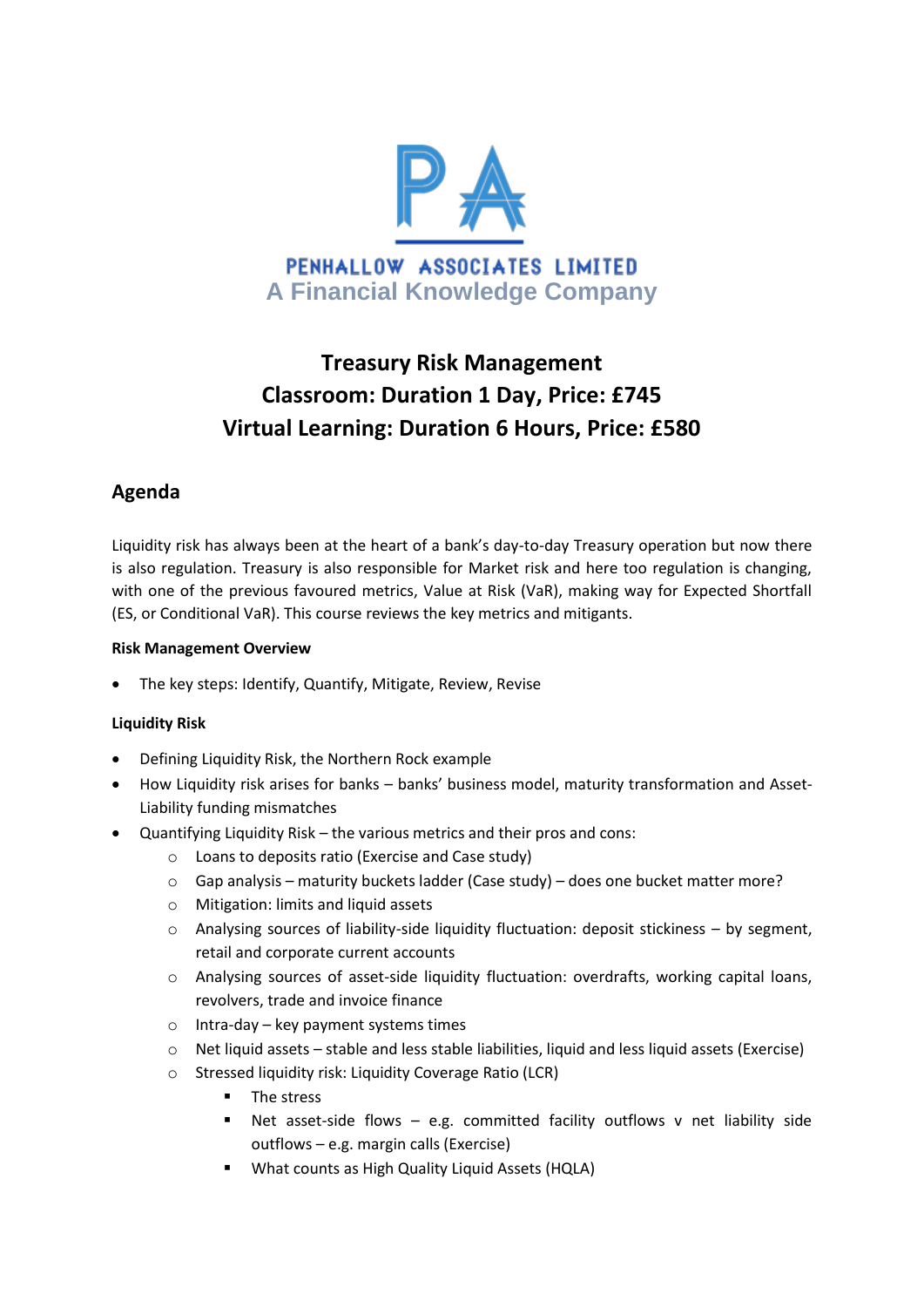- **The cost opportunity of liquidity v the price volatility of bonds**
- Monitoring tools concentration of funding, by counterparty and instrument, unencumbered assets, etc.
- o Strategic liquidity risk management the Net Stable Funding Ratio (NSFR)
	- Required and Available Stable Funding %s (Exercise)
- o Excess liquidity management
	- Return v risk the capital requirement and return on capital from non-HQLA instruments
	- **Turning away LCR-penalised deposits**

### **Market risk**

- Defining Market risk: the risk of loss due to changes in market prices, interest and exchange rates
- Quantifying Market risk by market area
	- o Rates risk the impact of a change in interest rates
		- BPV by maturity buckets (Case study and Spreadsheet exercise)
		- **Parallel and slope changes**
		- **Intra and inter-bucket correlations**
		- Interest Rate Risk in the Banking Book (IRRBB)
		- **Mitigation: limits, cash market hedging, derivatives**
	- o Fixed income risk
		- Yield, price, duration and DV01 (Spreadsheet exercise)
		- Zero coupon valuation (Spreadsheet exercise)
		- **Mitigation: limits, hedging with futures, swaps**
		- **How many 01s? Historic changes, Value at Risk (VaR), Regulatory VaR and back**testing (Spreadsheet exercise)
		- VaRs weaknesses and the introduction of Stressed VaR, (Spreadsheet exercise)
		- Conditional VaR/Expected Shortfall (ES, Spreadsheet exercise)
		- Interest rate swaps as a Bond and an FRN (Spreadsheet exercise)
		- **EXP** Counterparty Credit Risk mitigation: the capital requirement, Collateral Support Annexes (CSAs) and margining, Central Counterparties (CCPs) for standardised instruments and initial margin, bilateral margining of Over-The-Counter swaps
		- Swap mark-to-market: Credit Valuation Adjustment (CVA), Debt VA ( DVA) and Funding VA (FVA), how they inter-relate and vary
		- Overview of hedging CCR, CVA, DVA and FVA with single-name and Index Credit Default Swaps (CDSs)
		- Fundamental Review of the Trading Book (FRTB) Standardised Approach (Exercise)
		- Overview of FRTB Internal Models Approach (IMA)
	- o FX risk
		- Spot and Forward FX Forward points (Spreadsheet exercise)
		- **Cross-currency and interest rate swaps**
		- **FRTB Standardised Approach (Exercise)**
		- **•** Mitigation: limits, hedging